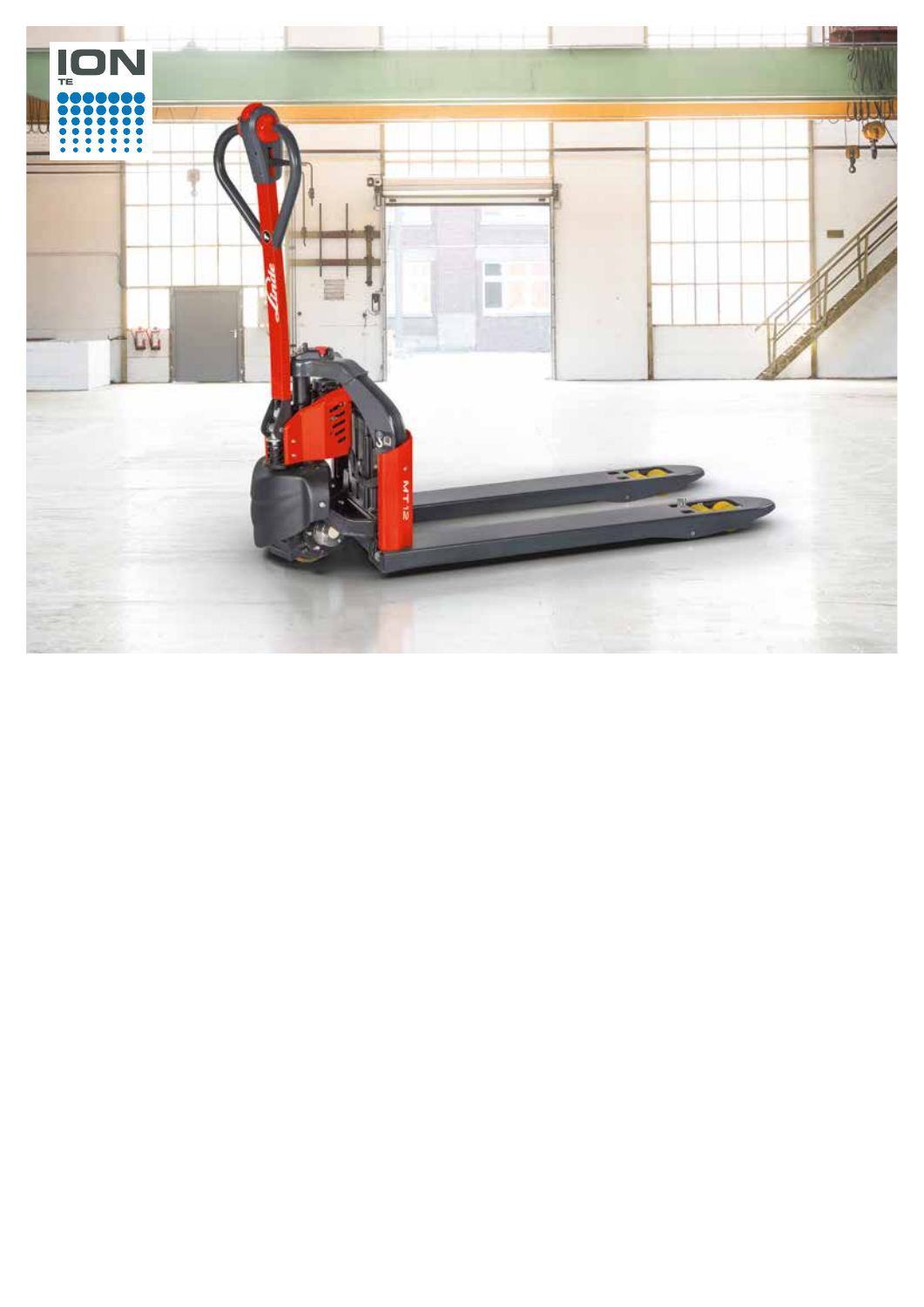### TECHNICAL DATA

ACCORDING TO VDI 2198

| <b>Characteristics</b>        | 1.1  | Manufacturer                                      |                                                                                                                                                                                                                                                                                                                                                                                                                                                                                                                                                                             | LINDE        |
|-------------------------------|------|---------------------------------------------------|-----------------------------------------------------------------------------------------------------------------------------------------------------------------------------------------------------------------------------------------------------------------------------------------------------------------------------------------------------------------------------------------------------------------------------------------------------------------------------------------------------------------------------------------------------------------------------|--------------|
|                               | 1.2  | Model designation                                 |                                                                                                                                                                                                                                                                                                                                                                                                                                                                                                                                                                             | <b>MT12</b>  |
|                               | 1.3  | Power unit: Battery, diesel, gasoline, LPG        |                                                                                                                                                                                                                                                                                                                                                                                                                                                                                                                                                                             | Battery      |
|                               | 1.4  | Operation                                         |                                                                                                                                                                                                                                                                                                                                                                                                                                                                                                                                                                             | Pedestrian   |
|                               | 1.5  | Load capacity                                     | Q[t]                                                                                                                                                                                                                                                                                                                                                                                                                                                                                                                                                                        | 1.2          |
|                               | 1.7  | Load center                                       | $c$ [mm]                                                                                                                                                                                                                                                                                                                                                                                                                                                                                                                                                                    | 600          |
|                               | 1.9  | Axle center to fork face                          | $x \, \text{[mm]}$                                                                                                                                                                                                                                                                                                                                                                                                                                                                                                                                                          | 950 (880)    |
|                               | 1.1  | Wheelbase                                         | y [mm]                                                                                                                                                                                                                                                                                                                                                                                                                                                                                                                                                                      | 1190 (1120)  |
| Weight<br>and types<br>Wheels | 2.1  | Service weight                                    | $[kg]$                                                                                                                                                                                                                                                                                                                                                                                                                                                                                                                                                                      | 130          |
|                               | 2.2  | Axle load with load, front/rear                   | [kg]                                                                                                                                                                                                                                                                                                                                                                                                                                                                                                                                                                        | 420/910      |
|                               | 2.3  | Axle load without load, front/rear                | [kg]                                                                                                                                                                                                                                                                                                                                                                                                                                                                                                                                                                        | 110 / 20     |
|                               | 3.1  | Tyre: SE=(superelastic), P=(pneumatic)            |                                                                                                                                                                                                                                                                                                                                                                                                                                                                                                                                                                             | PU/PU        |
|                               | 3.2  | Tyre size, front                                  | mm                                                                                                                                                                                                                                                                                                                                                                                                                                                                                                                                                                          | 210x70       |
|                               | 3.3  | Tyre size, rear                                   | mm                                                                                                                                                                                                                                                                                                                                                                                                                                                                                                                                                                          | 80x60        |
|                               | 3.5  | Wheels, number front/rear (X=drive)               |                                                                                                                                                                                                                                                                                                                                                                                                                                                                                                                                                                             | $1x+ / 4$    |
|                               | 4.4  | Lift                                              | h, [mm]                                                                                                                                                                                                                                                                                                                                                                                                                                                                                                                                                                     | 110          |
|                               | 4.9  | Height of tiller arm in driving position, min/max | $h_{14}$ [mm]                                                                                                                                                                                                                                                                                                                                                                                                                                                                                                                                                               | 800/1190     |
| <b>Dimensions</b>             | 4.15 | Fork height, lowered                              | $h_n$ [mm]                                                                                                                                                                                                                                                                                                                                                                                                                                                                                                                                                                  | 80           |
|                               | 4.19 | Overall length                                    | I, [mm]                                                                                                                                                                                                                                                                                                                                                                                                                                                                                                                                                                     | 1540         |
|                               | 4.20 | Length to fork face                               | l, [mm]                                                                                                                                                                                                                                                                                                                                                                                                                                                                                                                                                                     | 390          |
|                               | 4.21 | Overall width                                     | b, / b, [mm]                                                                                                                                                                                                                                                                                                                                                                                                                                                                                                                                                                | 560(685)     |
|                               | 4.22 | Fork dimensions sxexl                             | $s_x e_x$ l [mm]                                                                                                                                                                                                                                                                                                                                                                                                                                                                                                                                                            | 53x150x1150  |
|                               | 4.25 | Distance between fork- arms                       | $b_{c}$ [mm]                                                                                                                                                                                                                                                                                                                                                                                                                                                                                                                                                                | 560(685)     |
|                               | 4.32 | Ground clearance with load, center of wheelbase   | m, [mm]                                                                                                                                                                                                                                                                                                                                                                                                                                                                                                                                                                     | 27           |
|                               | 4.34 | Aisle width, 800 x 1200 along forks               | $A_{n}$ [mm]                                                                                                                                                                                                                                                                                                                                                                                                                                                                                                                                                                | 2062         |
|                               | 4.35 | Turning radius                                    | $W_{.}$ [mm]                                                                                                                                                                                                                                                                                                                                                                                                                                                                                                                                                                | 1390         |
|                               | 5.1  | Travelling speed, with/without load               | [km/h]                                                                                                                                                                                                                                                                                                                                                                                                                                                                                                                                                                      | 4.0 / 4.5    |
|                               | 5.2  | Lifting speed, with/without load                  | [m/s]                                                                                                                                                                                                                                                                                                                                                                                                                                                                                                                                                                       | 0.02 / 0.025 |
| Performance                   | 5.3  | Lowering speed, with/without load                 | [m/s]                                                                                                                                                                                                                                                                                                                                                                                                                                                                                                                                                                       | 0.06/0.03    |
|                               | 5.8  | Max. gradeability, laden/ unladen                 | $\frac{0}{0}$                                                                                                                                                                                                                                                                                                                                                                                                                                                                                                                                                               | 4/10         |
|                               | 5.9  | Acceleration time with/without load               | $[5] \centering% \includegraphics[width=1.0\textwidth]{figs/fig_03.pdf} \includegraphics[width=1.0\textwidth]{figs/fig_03.pdf} \includegraphics[width=1.0\textwidth]{figs/fig_03.pdf} \includegraphics[width=1.0\textwidth]{figs/fig_03.pdf} \includegraphics[width=1.0\textwidth]{figs/fig_03.pdf} \includegraphics[width=1.0\textwidth]{figs/fig_03.pdf} \includegraphics[width=1.0\textwidth]{figs/fig_03.pdf} \includegraphics[width=1.0\textwidth]{figs/fig_03.pdf} \includegraphics[width=1.0\textwidth]{figs/fig_03.pdf} \includegraphics[width=1.0\textwidth]{figs$ | n/a          |
|                               | 5.10 | Service brake                                     |                                                                                                                                                                                                                                                                                                                                                                                                                                                                                                                                                                             | Electric     |
| Drive Unit                    | 6.1  | Drive motor rating S2 60 min                      | [kW]                                                                                                                                                                                                                                                                                                                                                                                                                                                                                                                                                                        | 0.65         |
|                               | 6.2  | Lift motor rating at S3 10 %                      | [kW]                                                                                                                                                                                                                                                                                                                                                                                                                                                                                                                                                                        | 0.5          |
|                               | 6.3  | Battery acc. to DIN 43531/35/36 A, B, C, no       |                                                                                                                                                                                                                                                                                                                                                                                                                                                                                                                                                                             | Li-ion       |
|                               | 6.4  | Battery voltage, nominal capacity K5              | [V/ Ah]                                                                                                                                                                                                                                                                                                                                                                                                                                                                                                                                                                     | 24/20        |
|                               | 6.5  | Battery weight                                    | kg                                                                                                                                                                                                                                                                                                                                                                                                                                                                                                                                                                          | 3.7          |
|                               | 6.6  | Energy consumption acc. to VDI cycle              | [kW/h]                                                                                                                                                                                                                                                                                                                                                                                                                                                                                                                                                                      | n/a          |
| <b>Other</b>                  | 8.1  | Type of drive control                             |                                                                                                                                                                                                                                                                                                                                                                                                                                                                                                                                                                             | DC           |
|                               | 8.4  | Noise level                                       | [dB(A)]                                                                                                                                                                                                                                                                                                                                                                                                                                                                                                                                                                     | < 74         |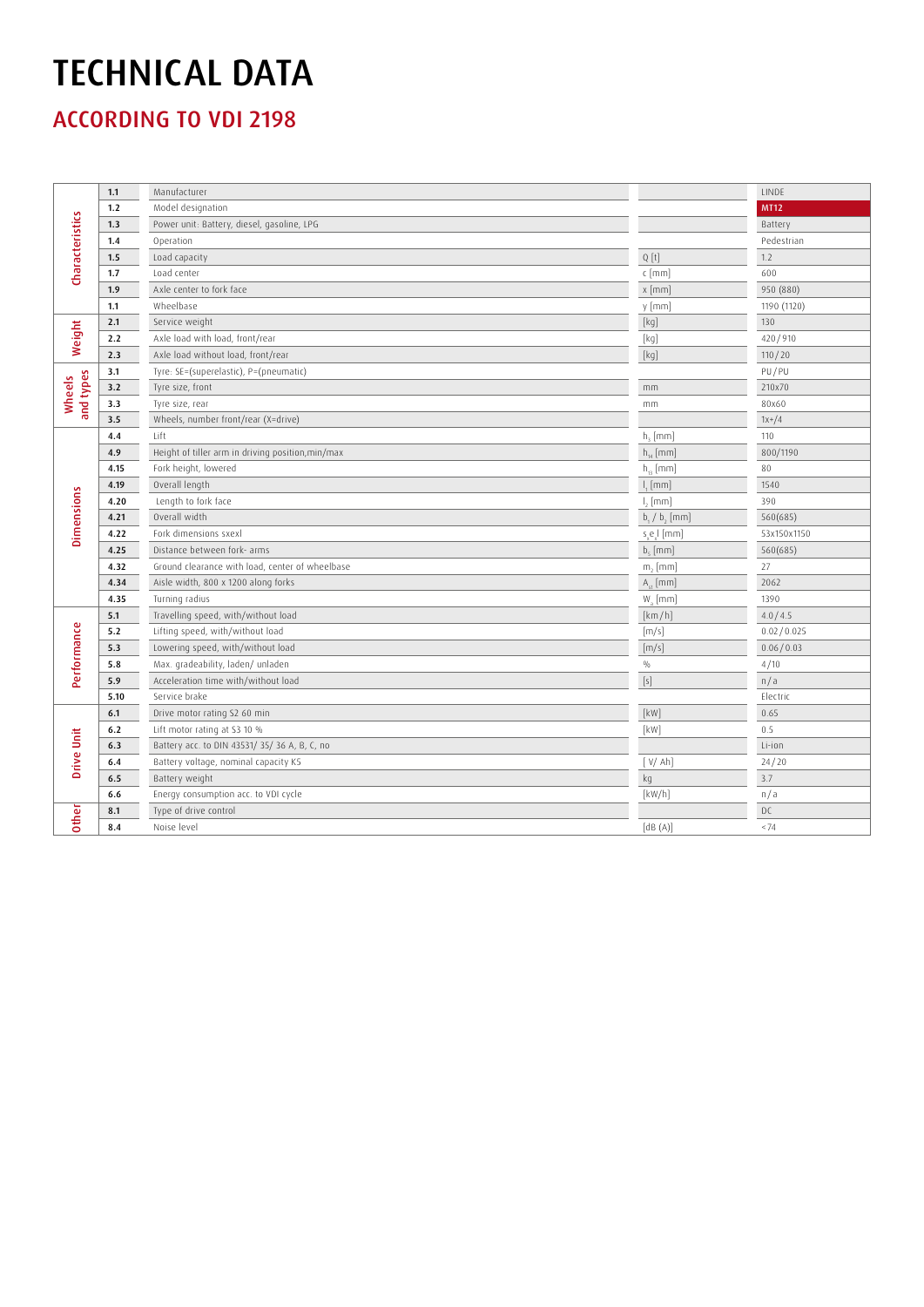# STANDARD EQUIPMENT / OPTIONAL EQUIPMENT

### STANDARD EQUIPMENT

|  | OPTIONAL EQUIPMENT |  |  |  |
|--|--------------------|--|--|--|
|  |                    |  |  |  |

| Drive wheels polyurethane       |                          |
|---------------------------------|--------------------------|
| Tandem polyurethane load wheels | $\overline{\phantom{a}}$ |
| 4.5 km/h travel speed           | ŀ                        |
| Li-ION Battery 24 V/20 Ah       | E                        |
| Plug: EU type                   |                          |
| Switch - USB type               | F                        |
| Electromagnetic brake           |                          |
| Automatic parking brake         |                          |
| Forks: 1150 x 560 mm            |                          |
| Belly switch on tiller head     |                          |
| CAN bus technology              |                          |

| Drive wheel poyurethane wet grip     |
|--------------------------------------|
| Single polyurethane load wheel       |
| Alternative fork lengths and widths  |
| Extra battery Li-ION 24 V / 26 Ah    |
| Load backrest 1220 mm & 1520 mm high |
| Plug: UK type                        |